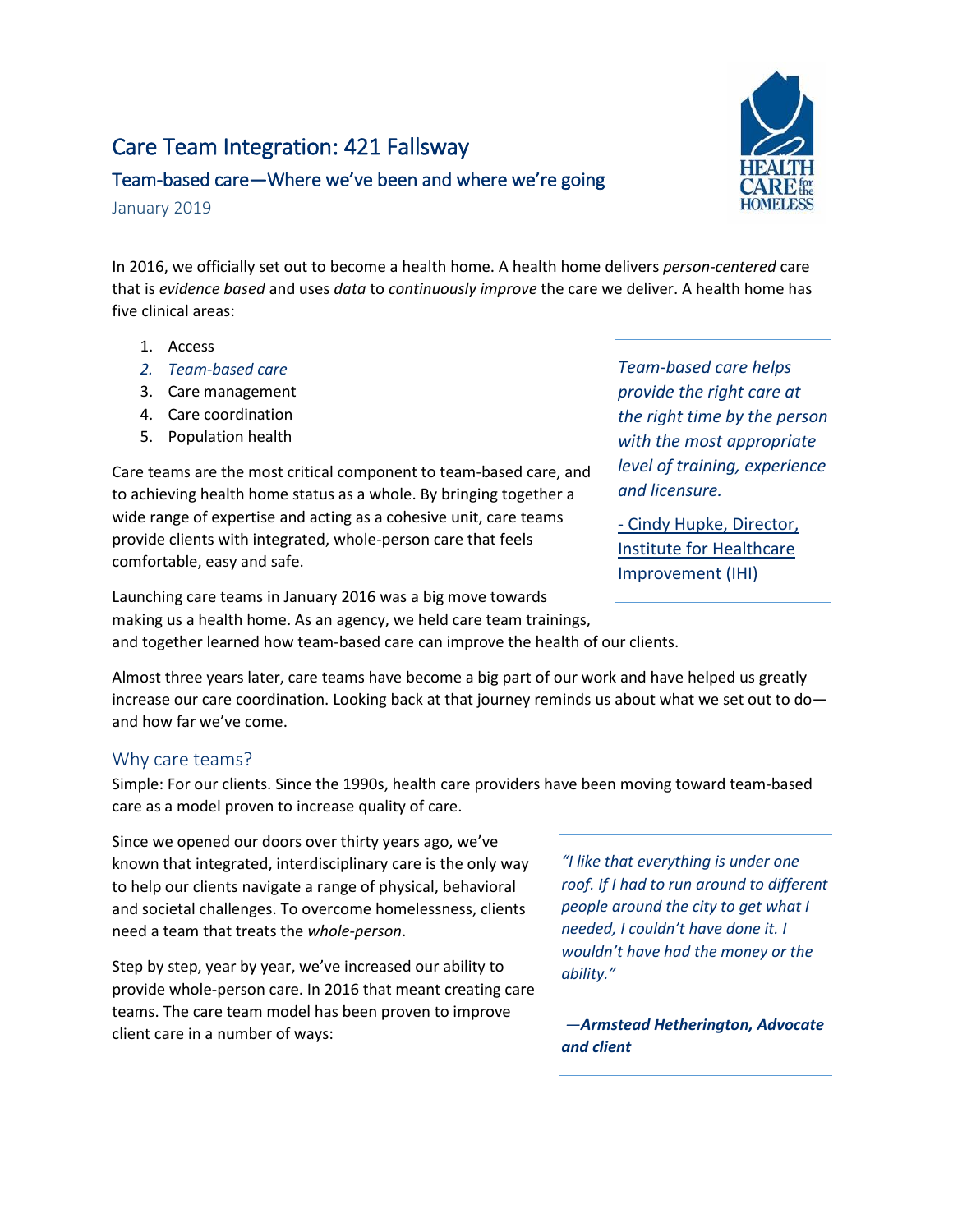- **More time with clients.** The more efficient the care, the more time providers have to spend with their clients, making for more meaningful interactions and increasing client access.
- **Better care.** Assembling a range of expertise around clients ensures that the care is customized and comprehensive, with providers who have different skill sets acting together to address the health needs of the whole person.
- **Increased self-management.** Putting a client at the center focuses providers on helping the client to manage their own care to the greatest extent possible.

## Care team values

A successful care team relies on team members working well together. To this end, we adopted five principles to guide our work together in teams:

#### 1. **Shared goals**

The team—including the client and, where appropriate, family members or other support persons works to establish client goals that reflect client priorities, that can be clearly articulated and that are understood and supported by all team members.

## **2. Clear roles**

There are clear expectations for each team member's functions, responsibilities, and overall team role. Together, these maximize efficiency, making it possible for the team to divvy up—and not duplicate—work and do more for clients.

#### **3. Mutual trust**

Trust among team members results in a spirit of reciprocity and shared achievement.

#### **4. Effective communication**

The team prioritizes communication and establishes channels and norms for clear, complete and candid communication.

#### **5. Measurable outcomes**

To track success and failure, team members set measurable goals and track progress toward meeting those goals over time. The team continually strives to improve performance.

## Building an integrated, team-based practice

Developing a high-functioning care team model doesn't happen overnight, and it certainly couldn't be accomplished with a one-time launch. It takes careful planning, experimentation and time for the team

## *Checklist for effective team communication:*

- *Systems integration*
- *Team meetings*
- *Shared space*
- *Coordinated workflows*
- *Shared reports and metrics*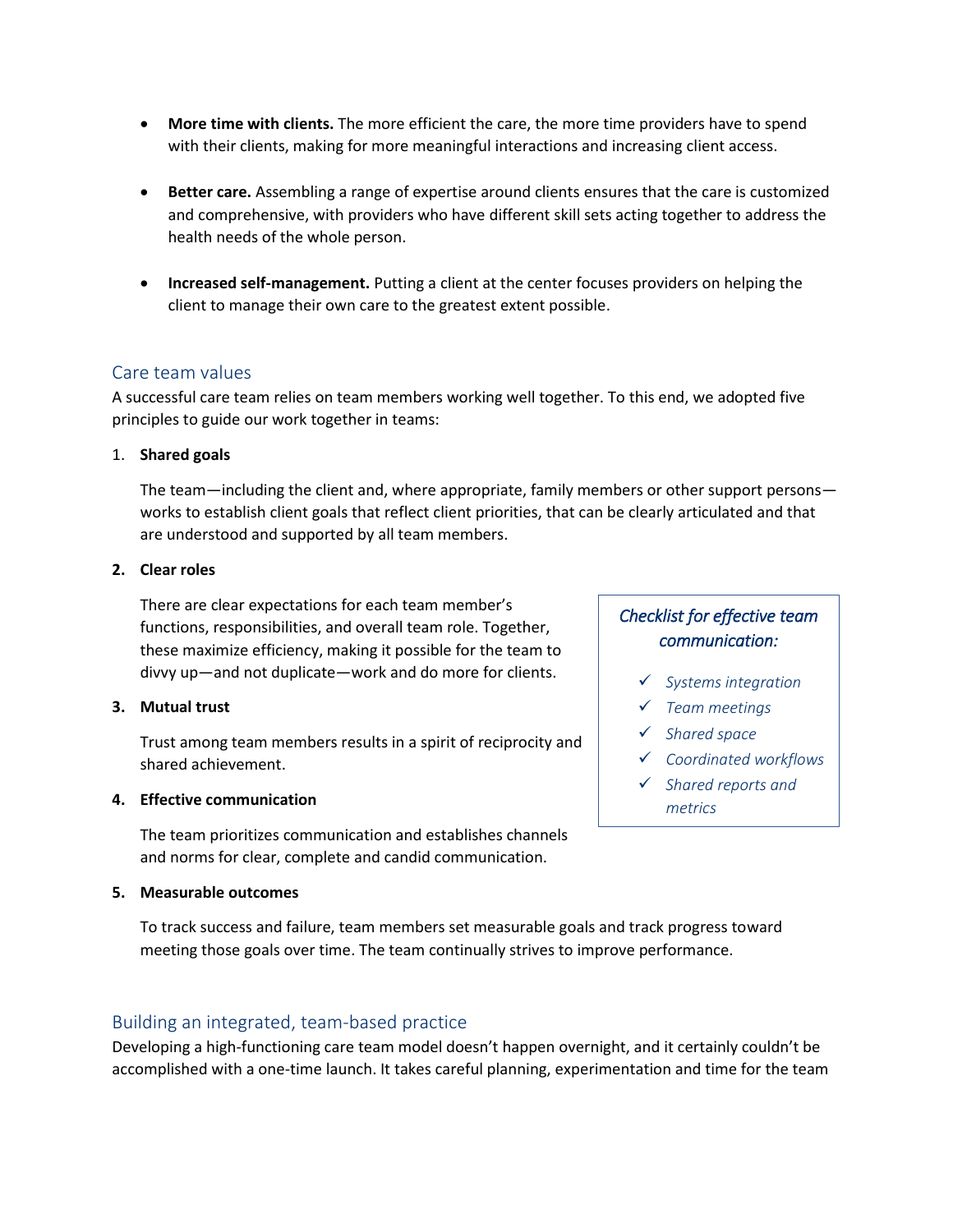to fully develop. And even then, continuous improvement is key for long-lasting and efficient teambased care.

Integrated care teams fall on a spectrum of six levels of care coordination. On one end is *minimal collaboration*. Team members operate independently, with separate systems and little communication. On the other end is *full collaboration*. Team members communicate regularly—and so do the systems they use. During care team training in 2016, we read about this spectrum in A Standard Framework for [Levels of Integrated Healthcare:](https://www.integration.samhsa.gov/integrated-care-models/A_Standard_Framework_for_Levels_of_Integrated_Healthcare.pdf)

| <b>COORDINATED</b>                |                                                        | CO LOCATED                                      |                                                                          | <b>INTEGRATED</b>                                                       |                                                                                        |
|-----------------------------------|--------------------------------------------------------|-------------------------------------------------|--------------------------------------------------------------------------|-------------------------------------------------------------------------|----------------------------------------------------------------------------------------|
| LEVEL 1.<br>Minimal Collaboration | LEVEL 2<br><b>Basic Collaboration</b><br>at a Distance | LEVEL 3<br><b>Basic Collaboration</b><br>Onsite | LEVEL 4<br>Close Collaboration<br>Onsite with Some<br>System Integration | LEVEL 5<br>Close Collaboration<br>Approaching<br>an Integrated Practice | LEVEL 6<br>Full Collaboration in<br>a Transformed/Merged<br><b>Integrated Practice</b> |

Before launching care teams, we fit somewhere around level three: *Basic collaboration onsite*. Staff members coordinated care, shared a facility (but not necessarily space), used separate systems, and had occasional formal meeting times. We've since taken steps to increase care coordination, including:

- Investing time and energy into clean and consistent EHR data entry and report development/visualization
- Forming multi-disciplinary care teams and monthly meetings
- Clarifying team member roles and responsibilities
- Introducing client panels and refining the empanelment process
- Developing a population health program, metrics, and goals

## Next stage: Physical Team Integration at 421 Fallsway

To meet the needs of our clients, we're steadily improving care teams. Effective communication is the lynchpin in keeping the care team model together.

Creating shared systems and scheduling routine meetings have improved communication, but informal, in-the-moment communication between providers and across disciplines remains a challenge. Care teams meet only twice a month, and EHR notes and flags can be missed. What's more, traversing floors and wandering halls to deliver time-sensitive information to other providers takes a lot of time and resources and, sometimes, simply isn't doable. We're too big—and our time too valuable—to operate in this model.

The next step is for all care teams to sit and work together.

#### **Why share space?**

Shared space increases team communication—and team communication improves integrated health care. Having care team members sit together will improve care coordination for clients by: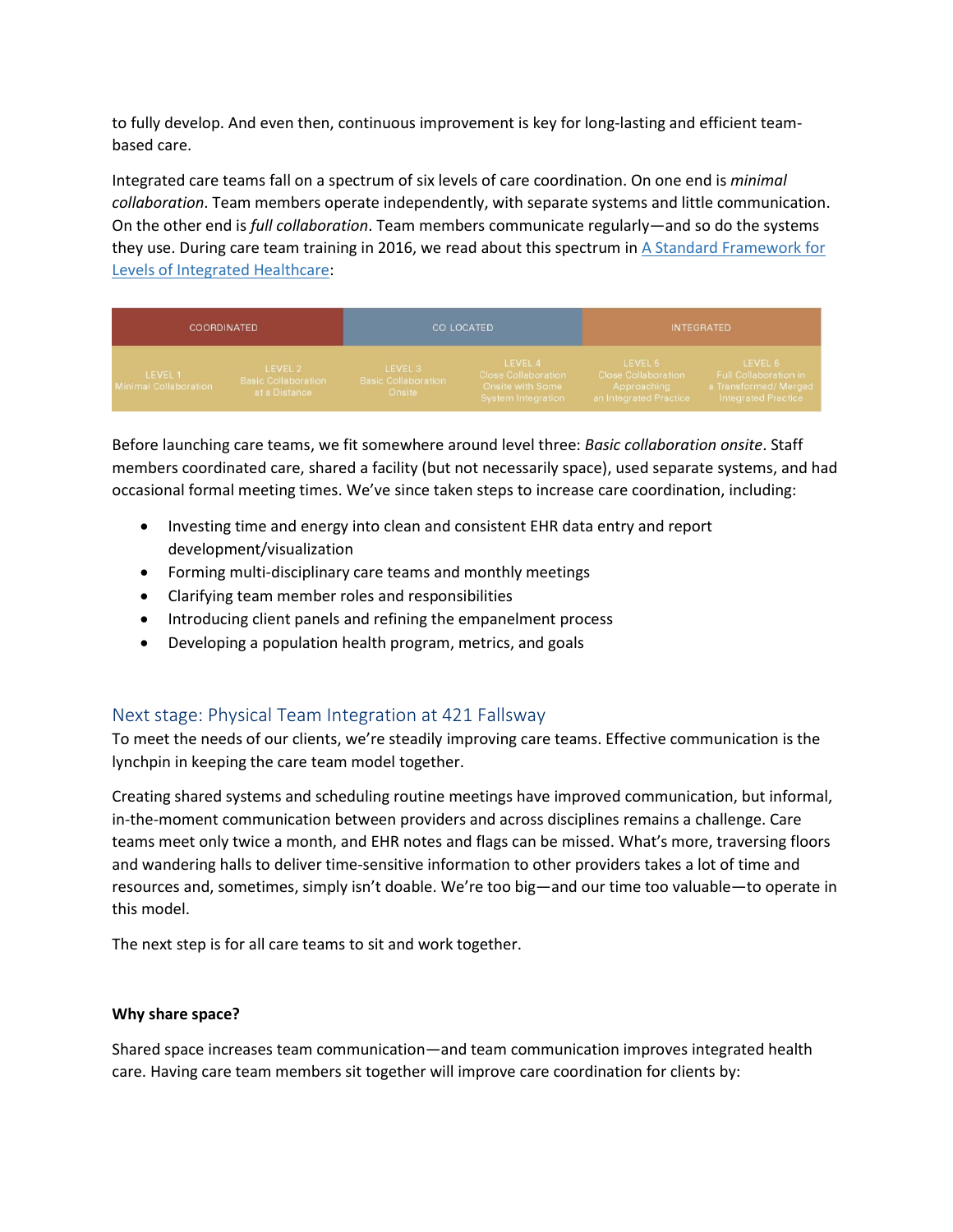- Increasing informal and spontaneous communication for in-the-moment problem solving and information sharing (cutting back on emails!)
- Reducing time spent trying to find and then traveling from one staff member to another
- Developing stronger relationships and a deepened sense of trust among team members
- Promoting the team to clients as one, cohesive unit working (and sitting!) together

#### **Shared offices: Coming together around clients**

We often talk about putting clients at the center of the care team—and positioning the care team around their needs. Shared office space helps us physically organize ourselves in that way. When not with a client, providers will sit together, rather than in individual offices organized by disciplines. Everyone has a "home base" that includes their own workstation, with a computer, phone and storage space, but the space is communal and collaborative. Team members come together for daily huddles, and when urgent needs arise, providers can share that information and adjust care plans accordingly.

#### **Exam rooms: Meeting clients where they are**

*We meet our clients where they are*. That's why we have community health workers, a mobile clinic and multiple locations throughout greater Baltimore. Shared space is a continuation of that work.

Each care team will have exam and interview rooms where they see clients. Use of rooms will be coordinated so that providers and clients always have a private space to meet. Providers will meet clients in a scheduled exam room. If needs arise that require additional support, providers can quickly communicate with their nearby colleagues. This will increase warm hand-offs, and decrease time and effort needed for clients to navigate referrals. In other words, *providers move—clients don't.*

#### **Where we go from here**

Integrating care teams is a big change. We won't make the transition all at once. Instead, we'll start by moving one team (the Yellow Team) into a shared space at 421 Fallsway on January 14, 2019. Together with those team members, we'll learn what works best for our clients and our staff. Yellow Team staff members will give feedback through weekly meetings and weekly "rapid surveys," designed to address immediate workflow and space issues, as well as a monthly survey. Yellow team clients will also be asked for feedback through regular surveys and during meetings with the Consumer Relations Committee.

The Magenta (West Baltimore), Jade (Baltimore County) and Orange (family and pediatrics) teams will experience some change, but they are already primarily integrated. Some staff at 421 Fallsway who are not on care teams may also move to accommodate the changes to the building's floorplan.

In the first half of 2019, we will identify and work with a construction consultant to map out the needs for future phases. With this information, we can begin to build the timeline for integrating the other three adult care teams in the 421 Fallsway building: Green, Purple, and Steel.